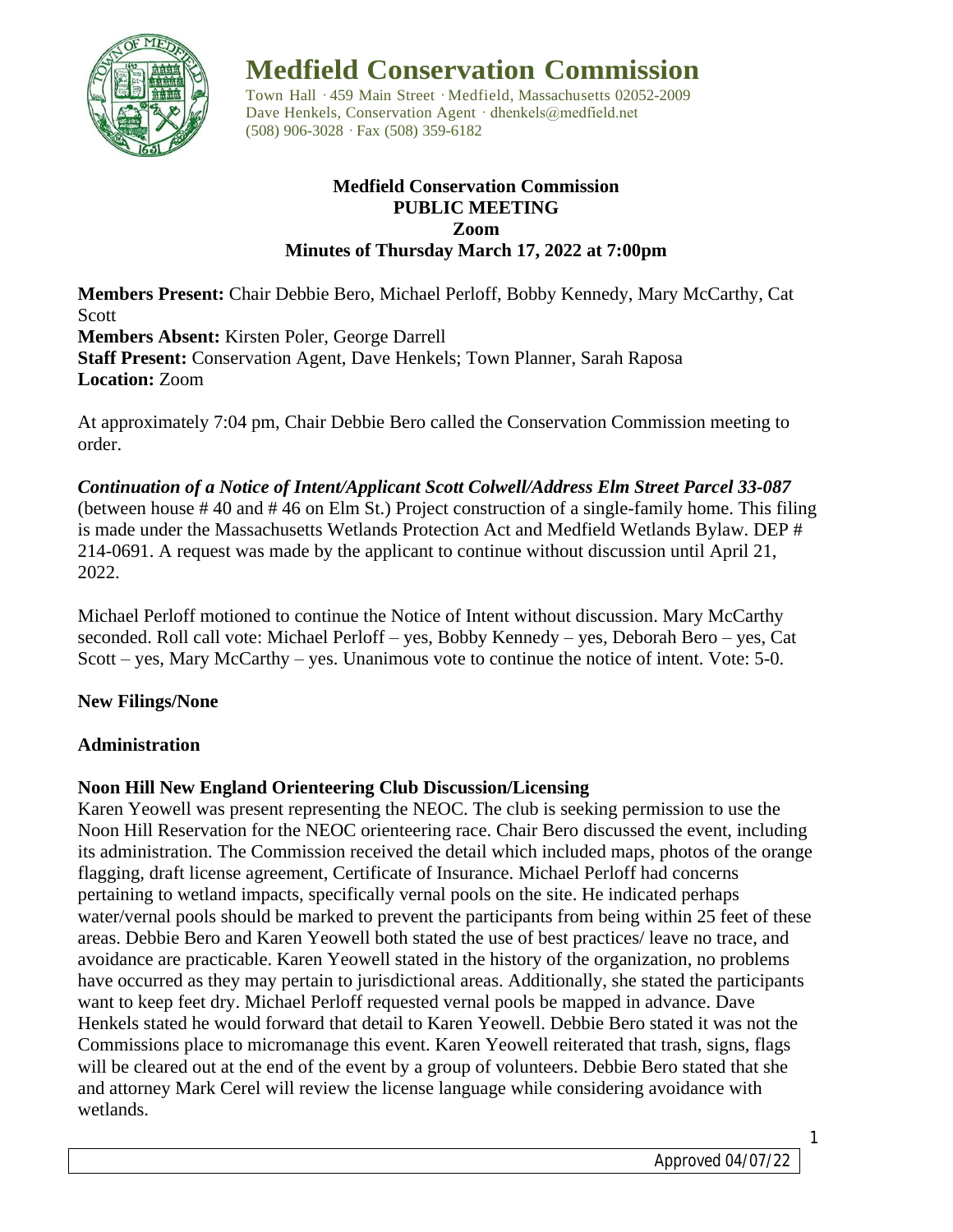Debbie Bero requested a motion to permit the use of this property for the event subject to final review from town council. Michael Perloff made the motion, Mary McCarthy seconded. The Vote: 4-0 via roll call: Michael Perloff - yes, Cat Scott - yes, Bobby Kennedy - yes, Debbie Bero - yes.

# **Mass Central DEP Circuit Rider- Mia MacDonald**

Ms. MacDonald presented a slide presentation providing insight to the Commission regarding the work she and her associates do at DEP. The presentation included some detail on Enforcement, EDEP electronic filing, MASS (GIS) MAPPER replacing MASS OLIVER, Notice of Intent, Orders of Conditions, training, Amended Orders of Conditions, and Request for Determination of Applicability.

Ms. MacDonald addressed several questions from Debbie Bero regarding the time periods required to address Notice of Intent, Orders of Conditions, and other permits. Ms. MacDonald stated the EDEP function is not used for RDAs or Certificates of Compliance. A copy of the presentation will be sent to the Commission from the Agent.

# **Administrative Discussion**

- Debbie Bero requested a Google Drive be prepared to list minutes completed and be accessible to Commission members.
- Cat Scott was concerned that signatures for documents may be held up due to lack of signatories. She asked if ESignatures would be available. Dave Henkels stated that none was available yet and did not know when that option would be available. He also stated that no issues have occurred seeking signatures.
- Debbie Bero reiterated the need for the Commission to review OOCs and CoCs in advance of signatures and release. Dave Henkels stated he would forward the documents to the Commission in advance for review.
- Debbie Bero stated the Commission should try to keep track of their respective attendance. Concerns arose regarding the Mullin Rule.
- Cat Scott asked if an NOI should be resubmitted based on several continuations. Dave Henkels said he could reach out to DEP for advice on closing and reopening a hearing with a new NOI. A new NOI would require a new DEP number.
- Bobby Kennedy stated the ponds are attended to after Memorial Day.
- Michael Perloff suggested we look at several outstanding potential vernal pools; Elm Street and Lee Road. Debbie Bero confirmed an inspection at Lee Road is required to determine if a VP exists. CEI will determine if Elm Street has a VP.
- Debbie Bero offered an update on the AUL (capped area at Overlook) area at Medfield State Hospital. An audit was completed by the State to determine if DCAMM properly maintained this area. Several deficiencies were found. The Town has a list of the deficiencies. One of the issues outlined Invasive Species Management, which is a part of the Order of Conditions. Debbie Bero stated that a separate, yet parallel concern exists beyond the OOC. Mary McCarthy asked who received the audit. Debbie Bero stated the Town, and PIP received this audit. Reference was made to the OOC that stated no herbicides were to be used and should a new NOI be considered.

2